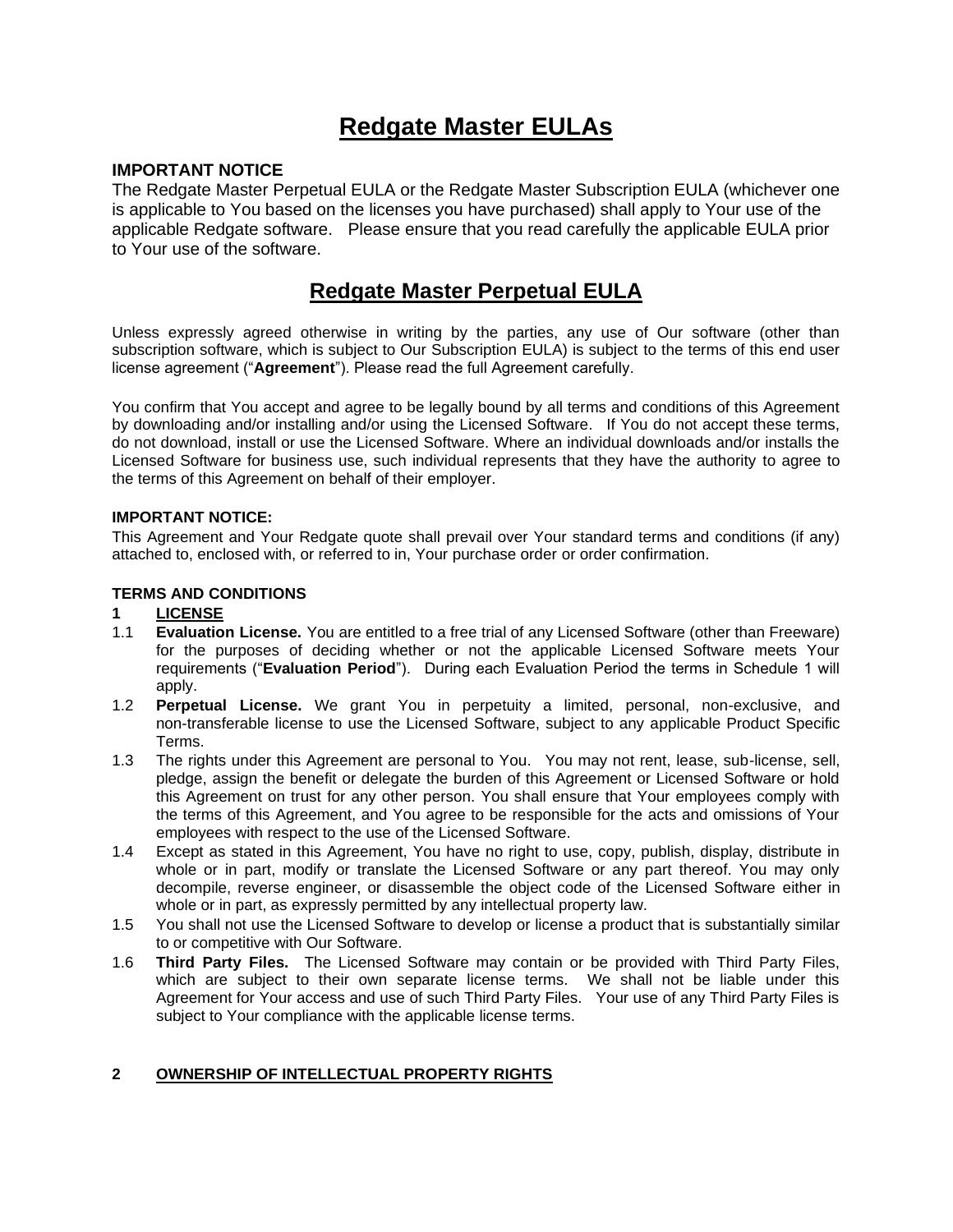- 2.1 You acknowledge that (a) the Licensed Software is licensed and not sold, and all Intellectual Property Rights in or relating to the Licensed Software are owned by or licensed to Us; (b) except as expressly granted under the Agreement, You have no rights in the Licensed Software; (c) We shall have the right to use Your name and/or logo on customer lists on Our website and in other marketing material.
- 2.2 You hereby agree to refrain from any action which would diminish Our Intellectual Property Rights in or relating to any Licensed Software or which would call those rights into question.
- 2.3 You agree not to delete, remove or alter any trade marks, logos, copyright notices or similar proprietary notices or marks of Ours or Our licensors, including without limitation any electronic watermarks or other identifiers that may be incorporated in the Licensed Software. All representations of Our name or logo must remain as originally distributed.

## **3 PAYMENT**

- 3.1 Fees shall be paid by You in full, and any levies, duties and/or taxes imposed on You in Your jurisdiction (including, but not limited to, value added tax, sales tax, use tax and withholding tax), shall be borne solely by You. You may not deduct any amounts from the Fees.
- 3.2 License Fees shall be paid by You on the payment due date set out in the Redgate invoice issued to you.
- 3.3 The Support Fees shall be due on the applicable anniversary of the Support Package renewal date and shall be paid by You on the payment due date on the Redgate invoice issued to You.
- 3.4 We reserve the right to charge interest of 2% above Bank of England base rate in force from time to time, on any late payments due under this Agreement until such amount is paid.
- 3.5 Where You have obtained any Licensed Software through a Reseller, the terms You have agreed with such Reseller solely in relation to payment and invoicing will apply instead of this clause 3, all other terms of this Agreement shall apply to You and will remain in full force and effect.

## **4 CONFIDENTIALITY**

- 4.1 The structure, organization, and source code of the Licensed Software, and any information related thereto in any documentation are proprietary confidential information of Ours and Our licensors, together with the terms of this Agreement and any pricing information contained in Your Redgate quote. You agree not to provide or disclose any such proprietary confidential information of Ours (including relating to or derived from the Licensed Software) to any third party.
- 4.2 The provisions within clause 4.1 will not apply to the extent that:
	- 4.2.1 such information is in the receiving party's possession free from any restriction as to its use or disclosure; or
	- 4.2.2 the receiving party can demonstrate that such information is in the public domain (other than as a result of an unauthorized disclosure); or
	- 4.2.3 such information is required to be disclosed by law.
- 4.3 Regardless of clause 4.1, You are permitted to disclose Our proprietary confidential information which You are required to disclose by law provided that prior to such disclosure You have: (a) (i) given Us reasonable written notice of such proposed disclosure,(b) agreed with Us the content of the disclosure, provided that it shall not limit the disclosure in a manner which would prevent You from complying with a statutory or regulatory obligation or court order; and (c) You take all steps to ensure that the recipient agrees to maintain the confidentiality of the information.

## **5 WARRANTY AND SUPPORT**

- 5.1 Other than as provided in clasue 10.10.2(i), We warrant to You that:
	- 5.1.1 We own the Intellectual Property Rights in the Licensed Software and/or have the right to grant a license to You;
	- 5.1.2 in creating the Licensed Software, We have not knowingly infringed the intellectual property rights of third parties; and
	- 5.1.3 for a period of 90 days from the first installation of the Licensed Software (or, if applicable, 90 days from the end of the Evaluation Period if You continue to use the Licensed Software) the Licensed Software shall operate substantially in accordance with its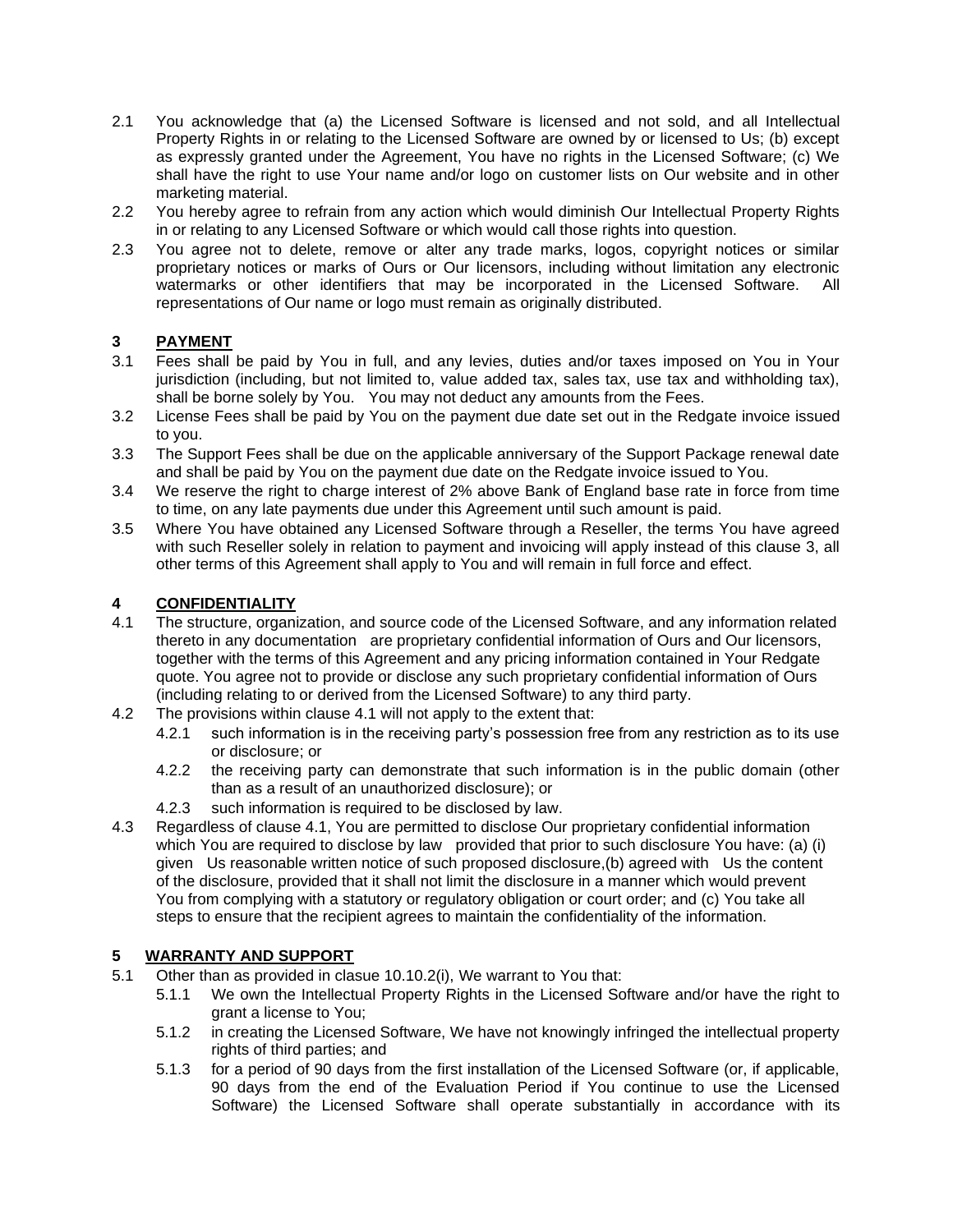description. However, You acknowledge that the Licensed Software is of such a complexity that there may be inherent defects and that therefore We can give no warranty that the Licensed Software is free from error or defect or that operation of the Licensed Software shall be uninterrupted.

- 5.2 Other than as provided for in clauses 5.1 and 10.10.2(i), We do not offer any warranty related to the Licensed Software and/or the Support Package, either express or implied, including but not limited to implied warranties of fitness for purpose or satisfactory quality, save for any non-excludable rights and remedies You may have under law. The Licensed Software has been developed as a standard product for use by a wide variety of users and so We are unable to warrant that the Licensed Software will meet any particular user needs. You shall take full responsibility for ensuring that the Licensed Software is suitable for Your intended purposes and to facilitate investigation into such suitability, We offer a free Evaluation Period.
- 5.3 Regardless of clause 5.1, any Core Edition Software, Preview Software and Freeware are provided "AS IS" with no representation, guarantee or warranty of any kind as to their functionality, quality, performance, suitability or fitness for purpose. All other terms, conditions, representations and warranties expressed or implied whether by statute or otherwise are hereby expressly excluded, and the provisions of clauses 5.1, 5.4 and 9.2 shall not apply to the Core Edition Software, Preview Software and Freeware.
- 5.4 **Support.** You may purchase a Support Package with certain of the Licensed Software, and when purchased, provision of the Support Package shall be subject to the terms of this Agreement. In relation to and without prejudiceto the generality of clause 5.2 above, We provide support to Our users on Support Packages via Our website and user forums. You accept that, although We will use reasonable efforts to solve problems identified by purchasers of the Support Package, the nature of software is such that no guarantee can be provided that any particular problem will be solved. You accept that, where a particular problem requires an update to the Licensed Software, the scheduling of any new releases and the functionality those releases contain shall be under Our sole control. If You have not purchased a Support Package, You will not be entitled to any support including, updates, upgrades or new releases for the Licensed Software.

## **6 LIMITATION AND EXCLUSION OF LIABILITY**

- 6.1 Nothing in this Agreement shall limit or exclude either party's liability for: (a) personal injury or death resulting from negligence; (b) fraud; or (c) any other matter for which liability cannot be excluded by law.
- 6.2 Subject to clause 6.1 and other than as provided in clause 10.10.2(ii), neither party shall be liable to the other party for any indirect, special or consequential loss or damage whatsoever arising under or in relation to this Agreement (whether in contract, tort (including negligence), or otherwise). We shall not be liable to You for any of the following types of loss or damage arising under or in relation to this Agreement: (a) any loss of profits, business, contracts, anticipated savings, goodwill, or revenue; or (b) any loss, or corruption, of software or data; or (c) any loss of use of hardware, software or data.
- 6.3 Subject to clauses 6.1 and 6.2, Our aggregate liability under and in connection with this Agreement howsoever caused shall be limited in all cases to the aggregate sum of the License Fees paid in the 12 months prior to the event giving rise to the liability. In relation to the Core Edition Software, Preview Software and Freeware, Our sole liability under this Agreement, subject to clause 6.1 shall be limited to ten pounds (GBP10).
- 6.4 The provisions of this clause allocate risks under this Agreement between You and Us, and the Fees reflect this allocation of risks and these limitations of liability.

## **7 LICENSE TERM, SUPPORT TERM, TERMINATION AND RETIRED SOFTWARE**

- 7.1 Your license shall commence upon the earlier of You downloading, installing or using the applicable Licensed Software and shall continue in perpetuity unless terminated in accordance with clause 7.3.
- 7.2 Any Support Package You purchase will be provided for the Support Term, unless terminated in accordance with clause 7.3.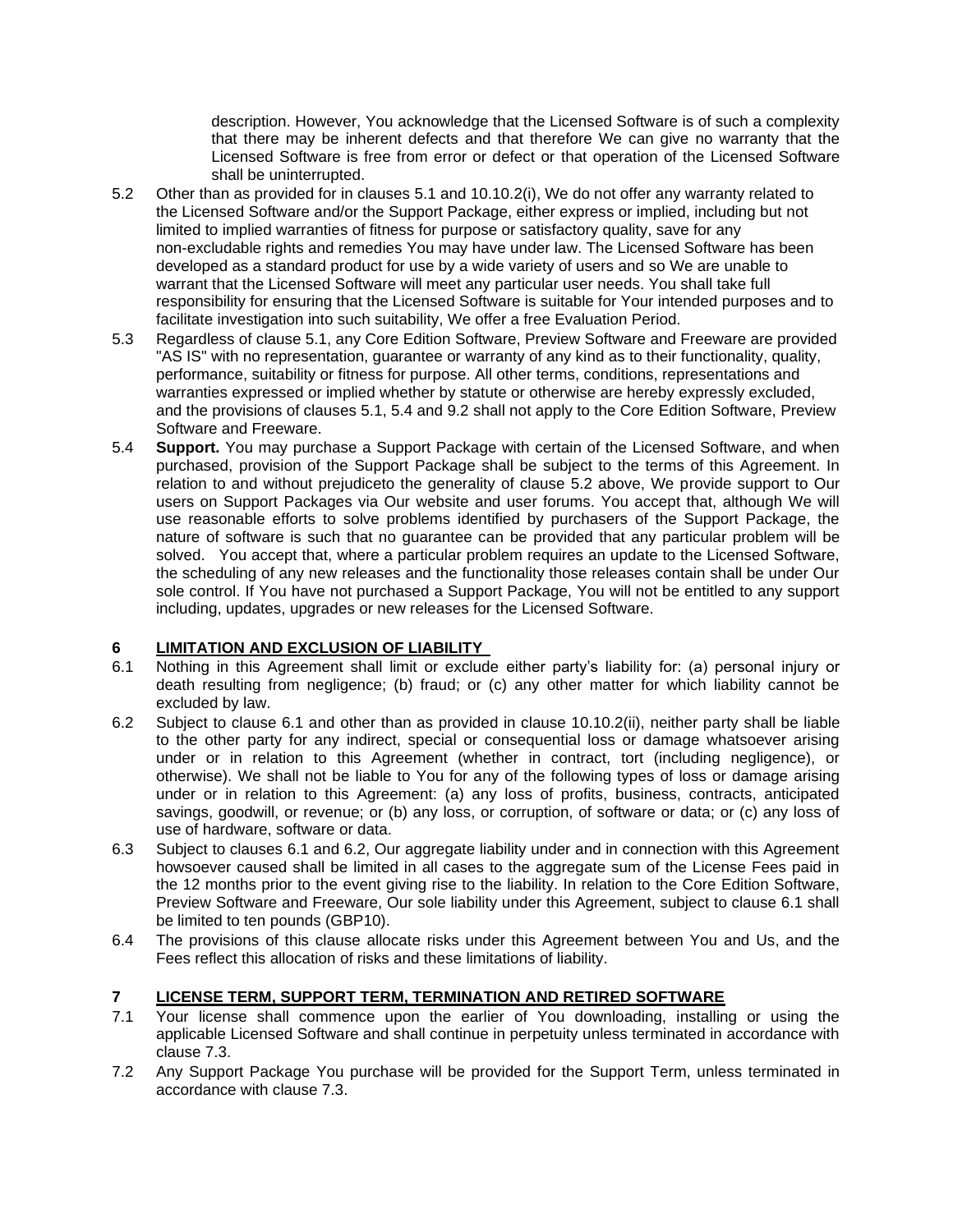- 7.3 We may terminate Your license and/or Support Package immediately upon written notice to You if: (a) You fail to make payments for the Licensed Software and/or any Support Package, when due and You do not make payment within 10 days of being notified in writing to do so; or (b) You breach any of the provisions of this Agreement other than payment, which are either not capable of being remedied or where they are capable of being remedied You fail to remedy within 30 days of being notified to do so; or (c) You take or have taken against You (other than in relation to a solvent restructuring) any step or action which would result in You; (i) entering into bankruptcy, administration, provisional liquidation or any composition or arrangement with Your creditors; (ii) being wound up (whether voluntarily or by order of the court), (iii) being struck off the register of companies; (iv) having a receiver appointed to any of Your assets, or You entering a procedure in any jurisdiction with similar effect to the provisions in this subclause (c).
- 7.4 Where all of your licenses have been terminated in accordance with clause 7.3, then the Agreement shall terminate in its entirety.
- 7.5 Upon termination of this Agreement: (a) You must cease use of the Licensed Software, and uninstall, destroy or put beyond use all copies of the Licensed Software in Your possession or control; and (b) the provisions of clauses 1.5, 1.6, 2, 3 (for any Fees that remain due and owing), 4, 5.2, 5.3, 6, 7, 9, 10.1 to 10.11 and 11 will remain in effect.
- 7.6 The termination of this Agreement howsoever arising shall not affect the rights, duties and liabilities of either party accrued prior to termination.
- 7.7 **Retired Software.** We reserve the right to retire the Licensed Software on 30 days' written notice by Us at any time during the License Term.
- 7.8 We shall continue to provide the Support Package for the Retired Software for the remainder of Your current Support Term, except in the circumstances set out in clause 7.9. On the expiry of such Support Term, or if none, on expiry of the notice period in clause 7.7, Your continued use of the Retired Software shall be subject to the terms of the Retired Software EULA, which can be viewed at:<https://www.red-gate.com/assets/purchase/assets/retired-software-eula.pdf>
- 7.9 If You take a license of a new or alternative software product offered by Us as a replacement for Your license of the Retired Software, clause 7.8 shall not apply to You and with effect from the date You are granted access to such replacement product: (a) Your license to the Retired Software shall terminate; (b) the replacement product shall become the Licensed Software governed by the terms of this Agreement, and the applicable Product Specific Terms shall apply; and (c) any Support Package shall apply to the replacement product and not the Retired Software.

## **8 DATA COLLECTION AND PRIVACY NOTICE**

8.1 Information collected by Us will only be used for the purposes described in this Agreement. Please see Our Privacy Notice, for further information on how We collect and use data which can be viewed at: [https://www.red-gate.com/privacy.](https://www.red-gate.com/privacy)

## **9 THIRD PARTY CLAIMS**

- 9.1 You agree to indemnify Us from any loss or damage whether in contract, tort (including negligence), or otherwise, if a third party claims that Your use of the Licensed Software causes Us any loss or damage, except in the circumstances in clause 9.2 below.
- 9.2 If any claim is brought against You alleging that Your use of the intellectual property associated with the Licensed Software in accordance with this Agreement infringes the rights of any third party, You shall promptly notify Us and supply full details of the claim. The two of us shall consult together on an appropriate course of action and seek to minimize the effect of any claim on the respective businesses. We shall have the right, but not the obligation, to take control of all negotiations and litigation arising out of the claim. We will pay any damages and costs awarded against You in connection with any claim subject to the limitations of liability in clause 6. We shall have the right, at Our sole choice, to either: (i) use reasonable efforts to negotiate terms for continued use by You of the claimed infringing software; or (ii) use reasonable efforts to amend the Licensed Software to make it non-infringing; or (iii) terminate this Agreement with immediate effect.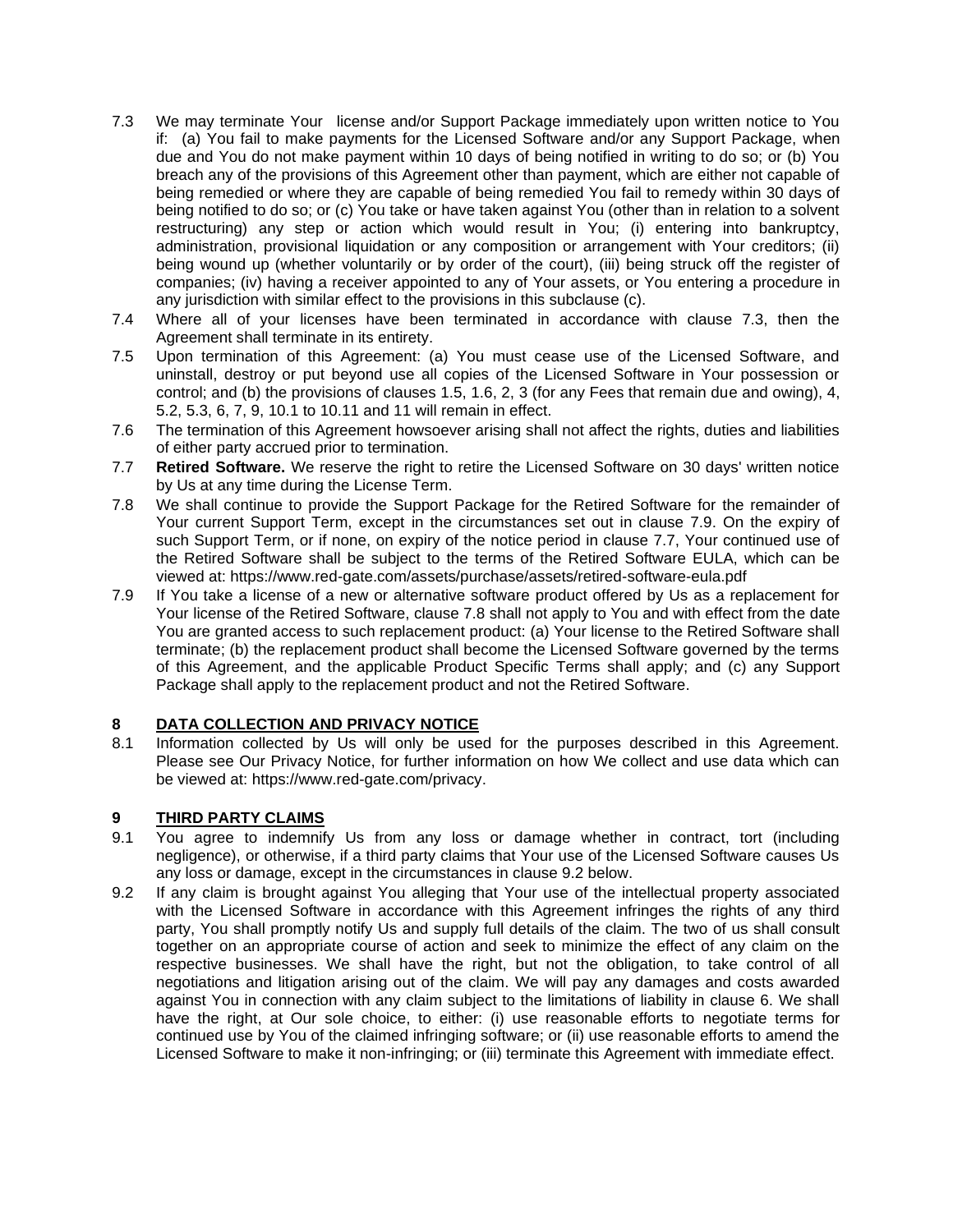#### **10 GENERAL**

- 10.1 **Governing law and settlement of disputes.** This Agreement (and any dispute or claim relating to it, or its formation, existence, construction, performance, validity or termination) will be governed by and construed in accordance with the laws of England. The courts of England and Wales shall have non-exclusive jurisdiction to settle any dispute or claim arising out of or in connection with this agreement or its subject matter or formation (including non-contractual disputes or claims). Without prejudice to any other rights or remedies that We may have, You acknowledge and agree that damages alone would not be an adequate remedy for any breach of clauses 1, 2, 4 and/or Schedule 2 by You. Accordingly, We shall be entitled to seek an injunction or other equitable relief for any threatened or actual breach of those clauses.
- 10.2 **Compliance with applicable law.** You agree that, notwithstanding clause 10.1 above, You may be subject to additional laws in other jurisdictions with respect to Your use of the Licensed Software in such jurisdictions. You agree to comply with the laws of any such jurisdiction including, without limitation, any applicable export laws or regulations.
- 10.3 **Severability.** If any provision or part of any provision in this Agreement is found to be illegal, invalid or unenforceable for any reason then the remaining provisions or part provisions remain unaffected and the parties shall meet promptly to discuss in good faith and agree an alternative provision or part provision that provides as closely as possible, the same commercial effect as the original.
- 10.4 **No waiver.** No failure or delay by any party to exercise any right, power or remedy will operate as a waiver of it, nor will any partial exercise preclude any further exercise of the same, or of some other right, power or remedy.
- 10.5 **No third party rights.** We and You do not intend that any of this Agreement will be enforceable by virtue of the Contracts (Rights of Third Parties) Act 1999 by any person not a party to it and all rights by virtue of the Contracts (Rights of Third Parties) Act 1999 are hereby excluded.
- 10.6 **No Assignment.** You are not permitted to assign or transfer this Agreement or any rights granted to You to any third party without Our prior written consent. If We consent to the assignment, this Agreement will be binding on Your successors and assigns.
- 10.7 Audit. Where the business model and payment for any Licensed Software is dependent on Your level of use (e.g. number of people or servers), You agree that We shall be entitled to inspect Your records annually to ensure that You are in compliance with the terms of this Agreement and have not exceeded the use that You have paid for. Any audit may be conducted by Us or Our third party agents during normal business hours.
- 10.8 **Entire agreement.** This Agreement including its schedules which are incorporated herein and form part of the Agreement, together with Your Redgate quote contains all the terms which the parties have agreed in relation to the subject matter of this Agreement and supersedes any prior oral agreements, representations or understandings between the parties in relation to such subject matter.
- 10.9 **Revisions to terms.** We reserve the right to revise the terms of this Agreement by updating this Agreement on Our website. You are advised to check the website periodically for notices concerning such revisions. If You do not agree with any such revision You may terminate Your agreement within 10 days of the relevant revision without liability to Us. Your continued use of the Licensed Software after this period shall be deemed to constitute acceptance of any revised terms. No revisions will apply retrospectively.

#### 10.10 **Consumer regulations.**

10.10.1 This clause applies to Consumers only. You shall have the right to cancel this Agreement 14 days from the date You agree to be obliged to pay for the Licensed Software and/or Support Package under this Agreement. Should You wish to cancel this Agreement under this clause 10.10, You must notify Us of Your decision to cancel by either: (a) returning a completed Model Cancellation Form (a copy of which is available here: [https://www.red-gate.com/website/legal\)](https://www.red-gate.com/website/legal) to Us; or (b) sending Us an email clearly confirming Your decision to: orders@red-gate.com. If You have any complaints about this Agreement, including complaints about the Licensed Software and/or Support Package, please raise these with Redgate using the relevant contact details: <https://www.red-gate.com/our-company/contact-us>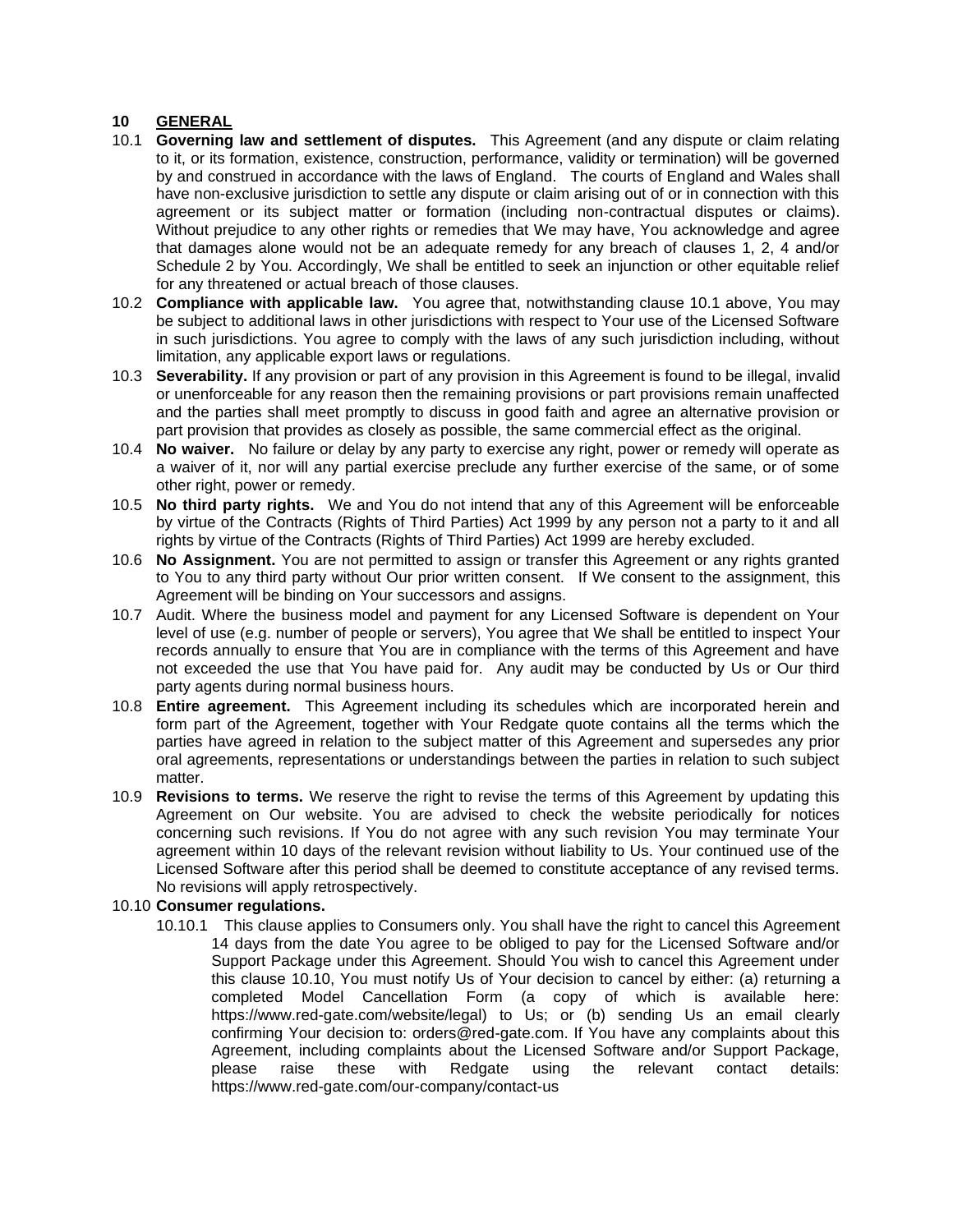- 10.10.2 Australian Consumer Law.
- (i) Despite clause 5 Our goods and services come with guarantees that cannot be excluded under the Australian Consumer Law. For major failures with the service, You are entitled: (i) to cancel Your service contract with Us; and (ii) to a refund for the unused portion, or to compensation for its reduced value. You are also entitled to choose a refund or replacement for major failures with goods. If a failure with the goods or a service does not amount to a major failure, You are entitled to have the failure rectified in a reasonable time. If this is not done You are entitled to a refund for the goods and to cancel the contract for the service and obtain a refund of any unused portion. You are also entitled to be compensated for any other reasonably foreseeable loss or damage from a failure in the goods or service. If You think that the Licensed Software does not operate substantially in accordance with its description within the warranty period specified in clause 5.1.3, and You wish to make a claim under the warranty in clause 5.1.3, You must contact Us using the relevant contact details:<https://www.red-gate.com/our-company/contact-us> and provide details of how You think that the Licensed Software does not meet that warranty. You are responsible for any expenses You may incur in connection with making a claim under the warranty in clause 5.1.3.
- (ii) Despite clause 6 and any other provision in this Agreement, if the Competition and Consumer Act 2010 (Cth) (including the Australian Consumer Law in Schedule 2 of that Act) provides that there is a guarantee in relation to any good or service supplied by Us in connection with this Agreement, and Our liability for failing to comply with that guarantee cannot be excluded but may be limited, then clauses 6.2, 6.3, clause 3 of Schedule 1, and any other limitation of Our liability in this Agreement, do not apply to that liability and instead Our liability for such failure is limited to (at Our election): (i) in the case of a supply of goods, replacing the goods or supplying equivalent goods, repairing the goods, paying the cost of replacing the goods or of acquiring equivalent goods or paying the cost of having the goods repaired; or (ii) in the case of a supply of services, supplying the services again or paying the cost of having the services supplied again.
- 10.11 **Notices.** References to notices being "written" or "in writing" includes email.

## **11 DEFINITIONS**

11.1 In this Agreement, capitalized terms shall have the meanings set out below or the relevant Schedule.

"**Core Edition Software**" means the software identified as available for licensing on a free basis as "Core Edition Software" on Our website [https://www.red-gate.com/support/license/software-editions,](https://www.red-gate.com/support/license/software-editions) selected by You and licensed to You under this Agreement, but expressly excluding the Third Party Files;

"**Fees**" means the License Fee(s) and, if applicable, the Support Fee(s),; excluding VAT and all other relevant taxes, where applicable;

"**Freeware**" means the software identified as available for licensing on a free basis as "Subscription Software" on Our website [https://www.red-gate.com/support/license/software-editions,](https://www.red-gate.com/support/license/software-editions) selected by You and licensed to You under this Agreement, but expressly excluding the Third Party Files;

"**Intellectual Property Rights**" means patents, registered designs, registered trade and service marks, registered copyright and modifications to and applications for any of the foregoing and the right to apply for protection for such registered rights anywhere in the world and inventions, discoveries, copyright, database right, unregistered trade or service marks, brand names or know-how and any similar or equivalent rights whether capable of registration or not arising, applied for or granted worldwide;

"**License Fee(s)**" means the fee(s) payable by You under this Agreement to Us for the license(s) granted to the Licensed Software as detailed by Us from time to time including through Our website, as part of a written quotation or renewal;

"**Licensed Software**" means the software, identified as available for licensing on a perpetual basis as "Perpetual Software" on Our website <https://www.red-gate.com/support/license/software-editions> and as is selected by You and licensed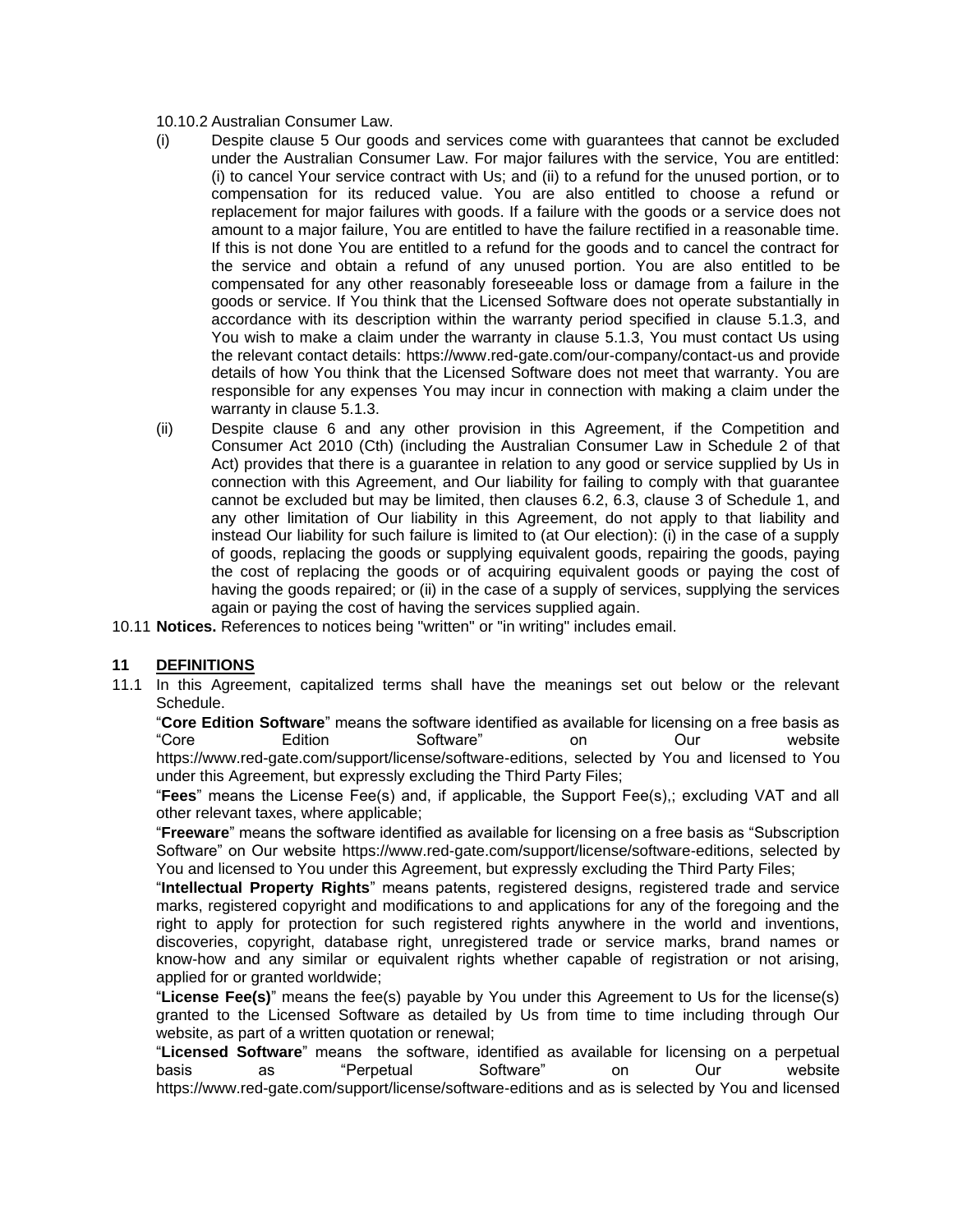to You under the this Agreement, including any related manuals, help files or other documentation but expressly excluding the Third Party Files;

"**Our**", "**Redgate**", "**Us**" and "**We**" means Red Gate Software Limited, a company registered in England with company number 3857576 and registered office at Newnham House, Cambridge Business Park, Cambridge CB4 0WZ, United Kingdom;

"**Preview Software**" means any beta version of the software made available to You for preview prior to full release;

"**Privacy Notice**" means the document entitled Privacy Notice on Our website [\(https://www.red-gate.com/privacy\)](https://www.red-gate.com/privacy);

"**Product Specific Terms**" means the terms applicable to a specific item of Licensed Software as set out in Schedule 2;

"**Reseller**" means any third party authorised by Us to sell licenses to the Licensed Software;

"**Retired Software**" is Licensed Software that has been retired as per clause 7.8;

"**Support Fees**" means the fee(s) for supporting the Licensed Software as detailed by Us from time to time including through Our website, as part of a written quotation or renewal;

"**Support Package**" means the support and upgrade package purchased by You for the Licensed Software as described here: [https://www.red-gate.com/support/policy;](https://www.red-gate.com/support/policy)

"**Support Term**" means the term for which We agreed to provide the Support Package to You during the purchase process;

"**Third Party Files**" means the files identified in the installer, documentation, readme's or notice files for the applicable Licensed Software as third party files, including any open source software or third party plug-ins; and

"**You**" and "**Your**" means either: (a) an individual, where such individual downloads and/or installs the Licensed Software for their own personal use (also referred to as a "**Consumer**"); or (b) an organization or legal entity whereby either: (i) an employee or individual contractor of such organization or legal entity, or (ii) the Licensed Software has been installed automatically or via a script for use by or in such organization or legal entity.

#### **Schedule 1**

#### Evaluation Period

- **1** We grant You the right to use any Licensed Software for the applicable Evaluation Period. The length of the Evaluation Period is confirmed on the relevant product page for the applicable Licensed Software on Our website. The Evaluation Period may be extended by written agreement with Us.
- **2** To the extent permitted by law and subject to the other non-excludable rights and remedies You may have under law in relation to the relevant Licensed Software, during the Evaluation Period, You hereby agree that:
	- 2.1 any Licensed Software is provided "AS IS" with no representation, guarantee or warranty of any kind as to its functionality, quality, performance, suitability or fitness for purpose; and
	- 2.2 all other terms, conditions, representations and warranties expressed or implied whether by statute or otherwise are hereby expressly excluded.
- **3** Other than as provided in clause 10.10.2(ii) of this Agreement, We shall not be liable for any claim, damages or other liability arising from or in connection with Your use of any Licensed Software during the Evaluation Period.
- **4** For the avoidance of doubt, during any Evaluation Period: (a) clauses 5.1, 6.3 and 9.2 of this Agreement shall not apply; and (b) clause 9.1 shall apply except that the reference to clause 9.2 is deleted.
- **5** Before or upon expiry of the Evaluation Period:
	- 5.1 if, in Your sole opinion, the Licensed Software has met Your requirements, and You wish to continue to use the Licensed Software beyond the end of the Evaluation Period, You can decide whether to obtain a license to the Core Edition Software or the equivalent License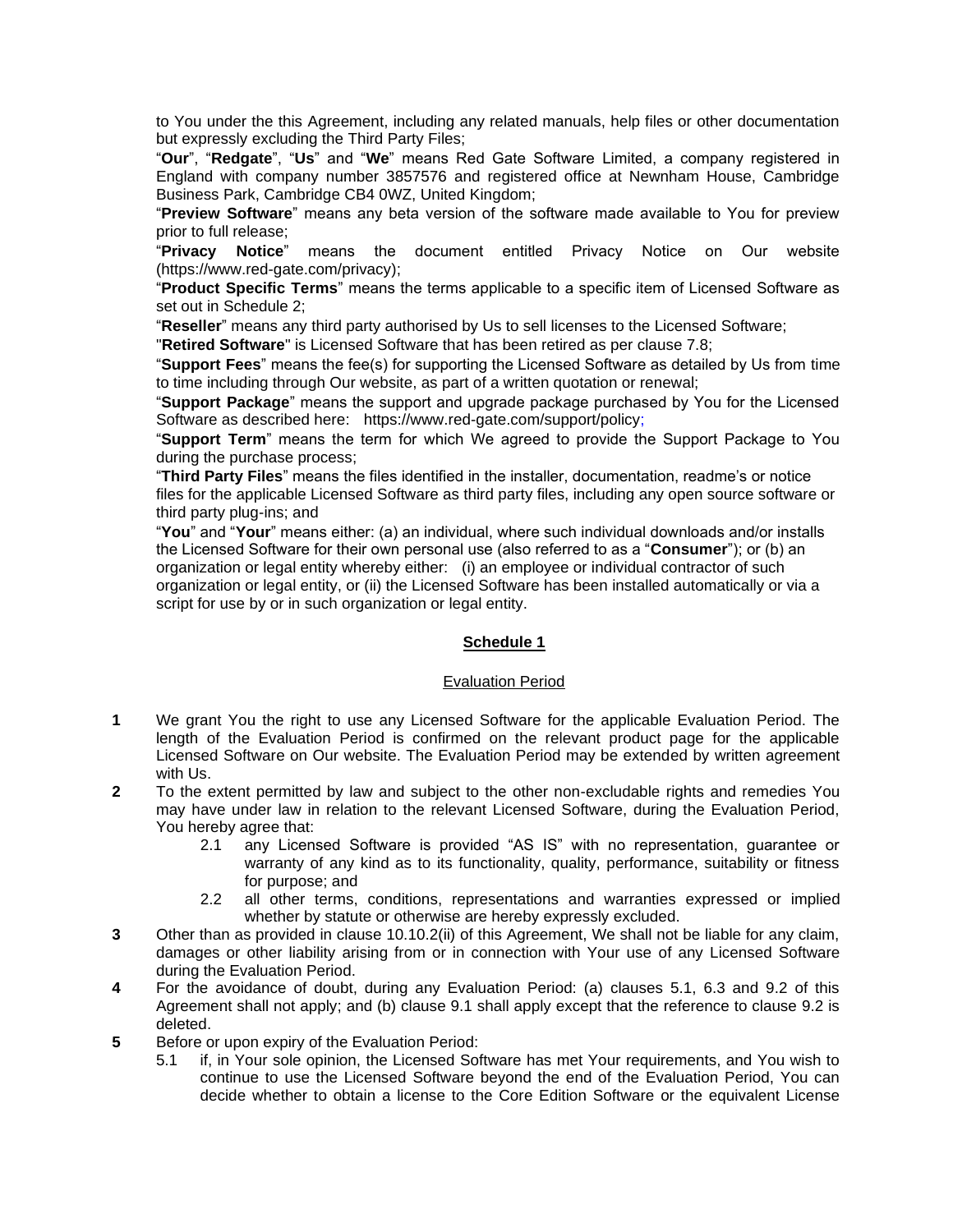Fee version. Once the appropriate license has been obtained, this Agreement shall continue in force (except that this Schedule 1 shall no longer apply).

5.2 if You decide that the Licensed Software does not meet Your requirements, or otherwise do not wish to enter into a paid up License, then You shall destroy the Licensed Software and all copies, in any form including partial copies of the Licensed Software received from Us or made in connection with this evaluation and all documentation relating thereto. Any rights of Yours to use the Licensed Software shall cease.

## **Schedule 2**

#### Product Specific Terms

#### **1 Definitions**

1.1 In this schedule, the following definitions shall apply:

"**Bundle**" means a set of more than one of the Licensed Software products that are supplied together for a single price. The titles of the Bundles are listed on Our website at [https://www.red-gate.com/support/license/software-editions;](https://www.red-gate.com/support/license/software-editions)

"**Client Component**" means any component of the Per Server Software directed to or otherwise provided for accessing the Server;

"**Linked Software**" means the complete set of Licensed Software associated with the relevant Bundle title, except for Non-Linked Software;

"**Non-Linked Software**" means any or all of the Licensed Software listed on Our website [\(https://www.red-gate.com/support/license/software-editions\)](https://www.red-gate.com/support/license/software-editions) as "Non-Linked Software";

"**Per Server Software**" means any or all of the Licensed Software listed on our website [\[https://www.red-gate.com/support/license/software-editions\]](https://www.red-gate.com/support/license/software-editions), as licensed on a "Per Server" basis;

"**Per User Software**" means any or all of the Licensed Software listed on Our website [\[https://www.red-gate.com/support/license/software-editions\]](https://www.red-gate.com/support/license/software-editions), as licensed on a "Per User" basis;

"**Redgate Pipeline**" means any and all of the database environments that form part of an automated database change delivery process, using Our software;

"**Server**" means all or part of an operating system instance, or all or part of virtual (or other emulated) operating system instance which enables separate machine identity (primary computer name or similar unique identifier) or separate administrative rights, and instances of applications, if any, configured to run on the operating system. There are two types of Server, physical and virtual. A physical hardware system can have one physical Server and/or one more virtual Servers;

"**Server Component**" means, any component of the Per Server Software directed to or otherwise provided for installation on the Server; and

"**SQL Clone Entitlement**" means, where the Licensed Software is SQL Clone, the usage entitlements You purchase for the Licensed Software.

## **2 Type of Software**

2.1 Where the Licensed Software is Per Server Software or Per User Software, the relevant additional terms below shall apply to limit the License granted in clause 1 of this Agreement:

#### **Per Server Software:**

- The Server Component is licensed for use on a single Server owned, leased and/or controlled by You for internal use.
- Where the Per Server Software includes a Client Component, You may use and install such Client Component on more than one Server leased and/or controlled by You for internal use.

#### **Per User Licensed Software:**

- The Licensed Software is licensed for use by a specific user only.
- Per User Licensed Software may be used by the licensed user on more than one OSE.